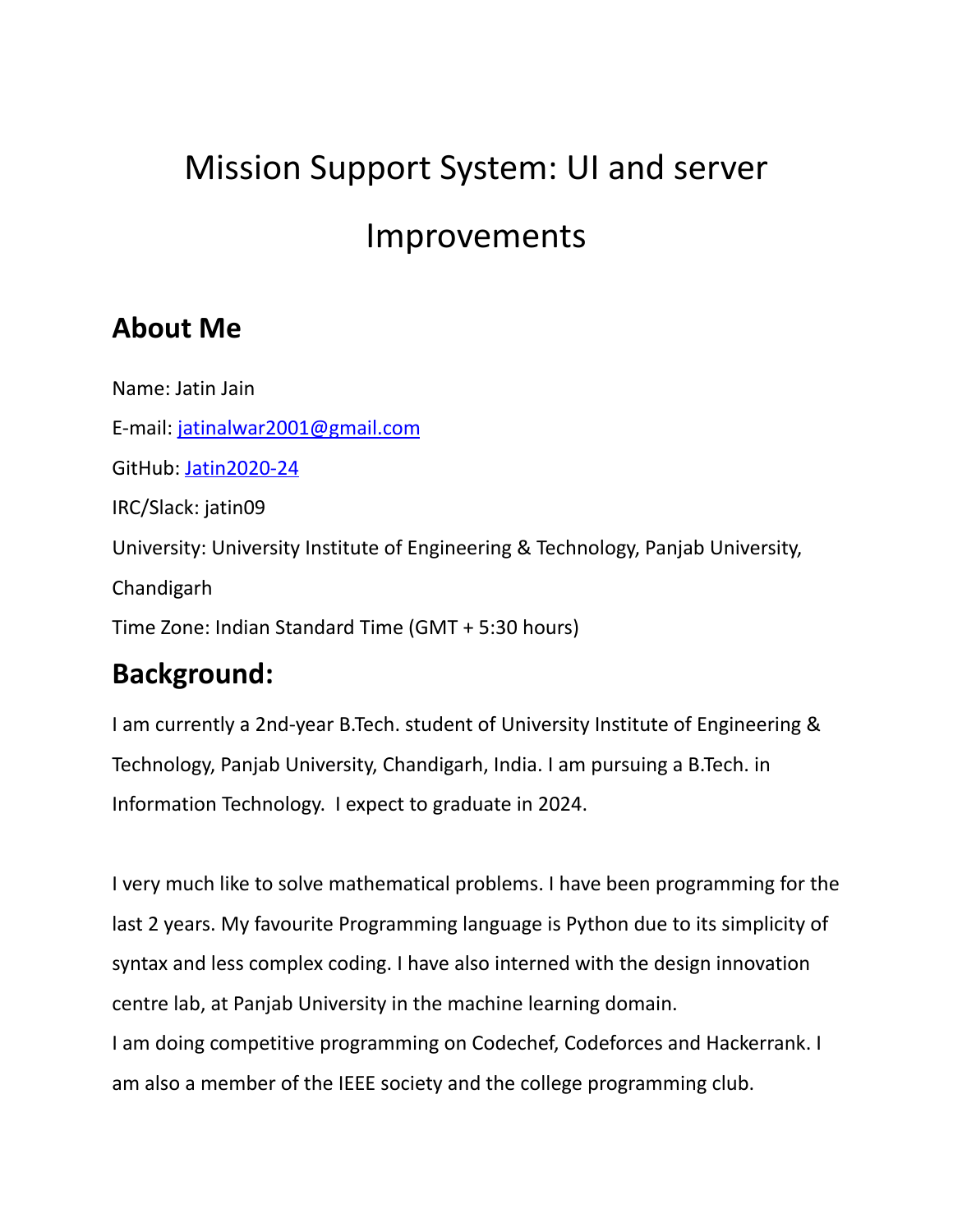### **Issues Resolved**

| S No.          | Contribution                                                 | <i>Issue</i> | PR    |
|----------------|--------------------------------------------------------------|--------------|-------|
| $\mathbf{1}$   | Update Copyright Year 2020 to 2021.                          | #755         | #757  |
| $\overline{2}$ | Hint added with an error message for side view.              | #706         | #783  |
| 3              | Fixed Typos.                                                 |              | #804  |
| 4              | Disable mscolab login without credentials.                   | #852         | #871  |
| 5              | Set mscolab collaborator role to access version history.     | #920         | #925  |
| 6              | Migrate existing thermodynamic functions to metpy functions. | #1004        | #1009 |
| $\overline{7}$ | Fixed #999.                                                  | #999         | #1010 |
| 8              | URL replaced in "docker based installation.rst".             | #1073        | #1078 |
| 9              | Display operation description below connected URL.           | #1281        | #1284 |
|                |                                                              | #1286        |       |
| 10             | Review communication state over socket io.                   | #1328        | #1329 |
| 11             | Further properties for operations.                           | #1280        | #1321 |

# **Issues Reported**

| S No.   Issues                         | Link  |
|----------------------------------------|-------|
| Text overlapping in "Top View" window. | #1037 |
| Error in file upload in mscolab chat.  | #1290 |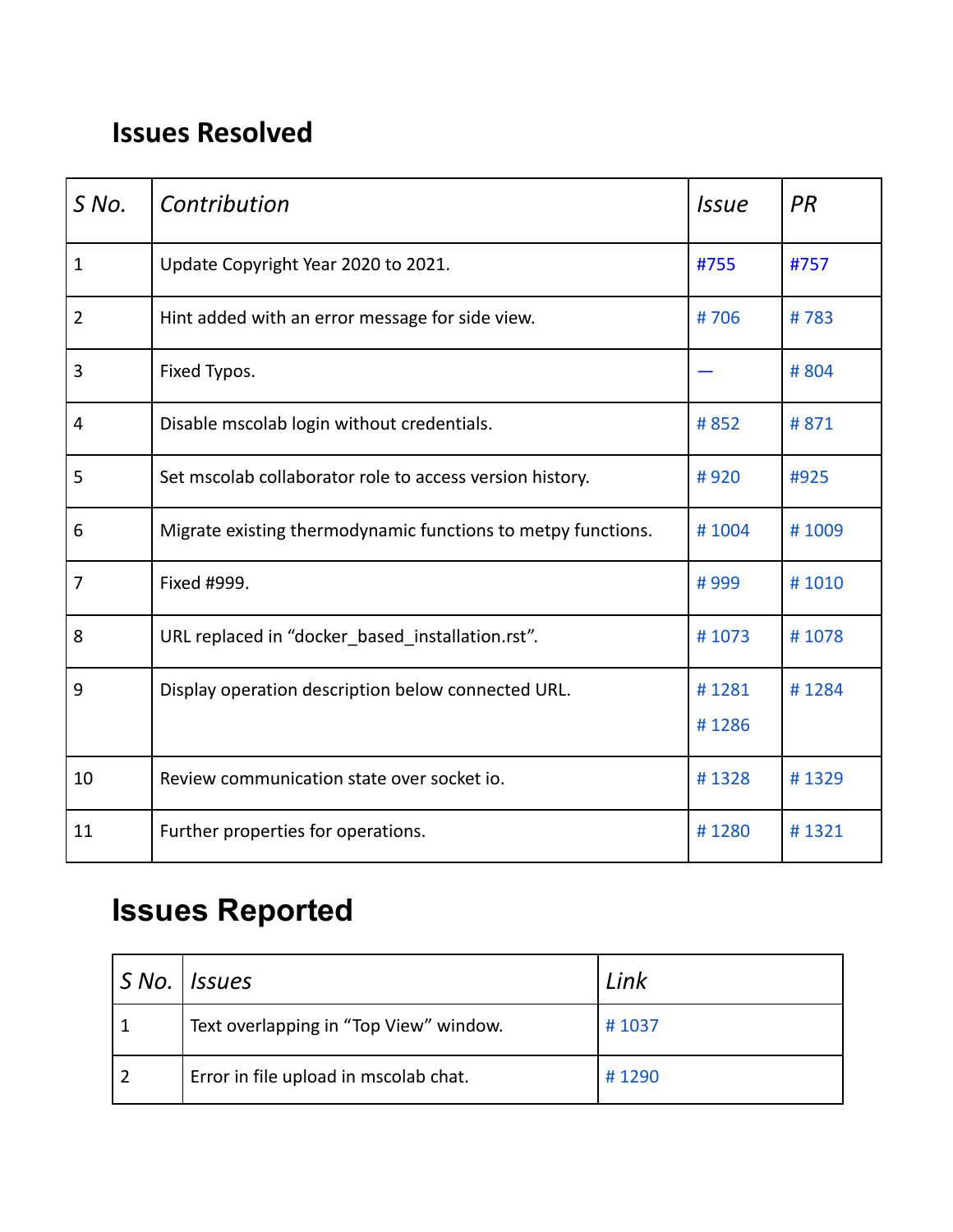# Project Description:

#### **A Brief description of MSS:**

Mission Support System (MSS) is a tool that helps scientists in the field of atmospheric science to plan flight routes, in which parameters of the atmosphere, like temperature and aerosol particle characteristics, are measured. A research aircraft typically carries a comprehensive scientific payload, composed of data acquisition instruments used by different companies and research institutions. These instruments help scientists measure the relevant parameters for understanding the chemical processes in the atmosphere.

I propose to work on the following features and improvements to Mission Support **Collaboration** 

- **1. Multiple Flight Paths on a View:** There are campaigns with more than one aircraft and sometimes researchers want to do experiments in different altitudes with the same pattern. Therefore we need an option to add another flight path on a view.
- **2. Filter existing Flight paths:** If an operation remains unused for a long time, it should be moved to an inactive state, so only current flight paths will be shown on UI. And there should be an option for creators to reactivate inactive flight paths and also to inactivate them. This keeps the list of projects for all users in a clean state.
- **3. Invitation System:** There can be hundreds of users who need to be added to a project. Currently, the only way to add users to the operation is through a "manage users" dashboard, which is time-consuming for the creator. To solve this, an invitation system should be developed. (similar to Whatsapp group invite feature).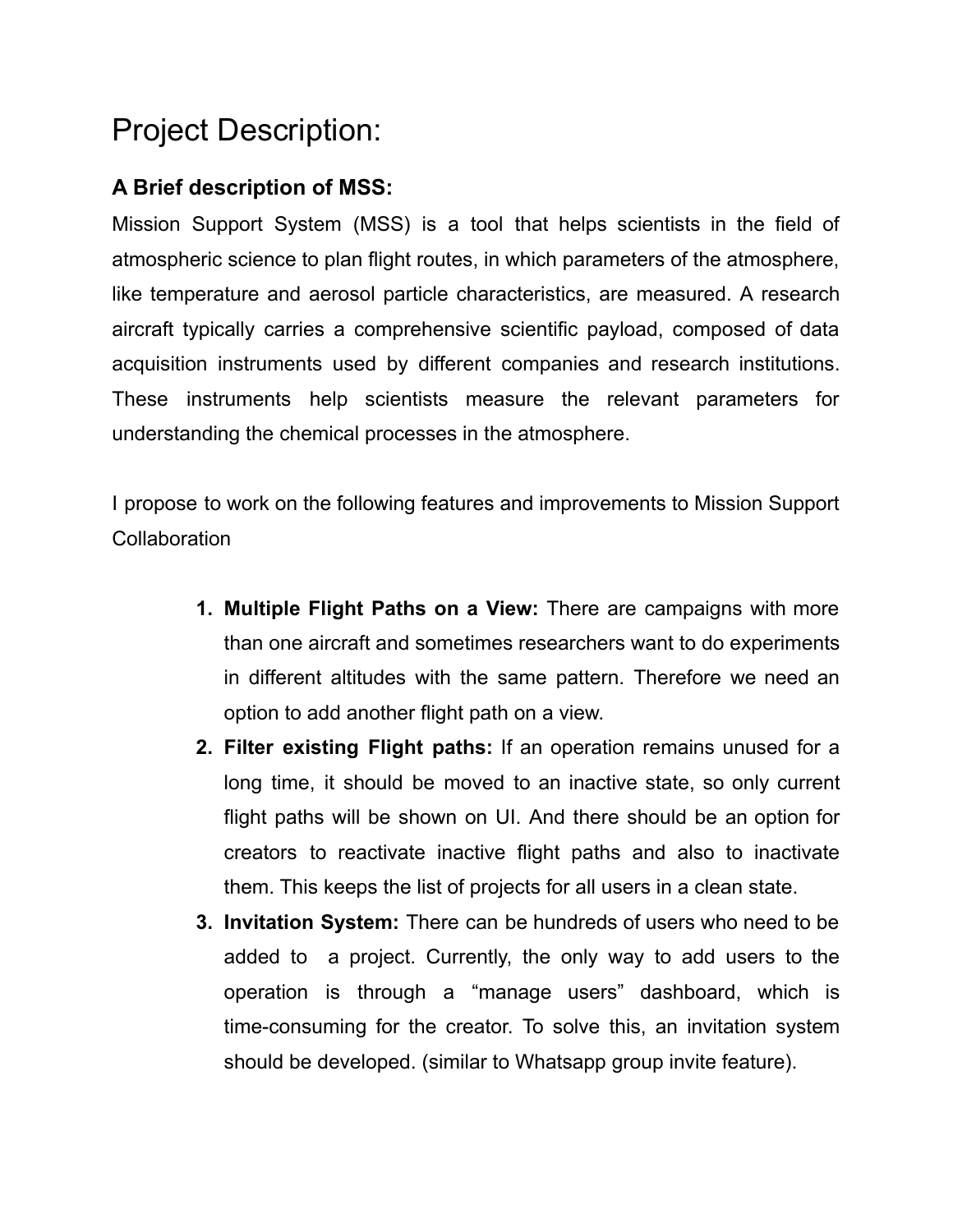**4. Show development of flight path versions, in asynchronous work mode.**

#### **1. Multiple Flight Paths on a View**

I propose to work on the following features:

- 1. Display Multiple Flight Paths
	- Load local flight tracks on view simultaneously.
	- Display or remove an individual flight path from the map.
	- Providing a mouse wheel to zoom in/out.
- 2. For FlightPath on TopView,
	- Several flight paths on the map can be painted simultaneously with data.
	- Only the active one can be changed if multiple flight paths are opened on view.
	- Support for overlaying in top view.
- 3. For Table, on TableView
	- Multiple waypoint tables will be opened in different tabs.
	- After activating a tab here, the control widget will also activate the flight path in the top view and side view for changes.
- 4. Grouping of flight paths:
	- Multiple flight paths can be grouped, so all grouped waypoints can be changed at once only.
	- Grouped flight paths will be stored in a grouping table in the database.
- 5. For each Flightpath:
	- Set a Temporary title for maps.
	- Users can toggle the active state so that it is possible to alter the data.
	- Implement UI option in WMS dockwidget to add new flight paths on views.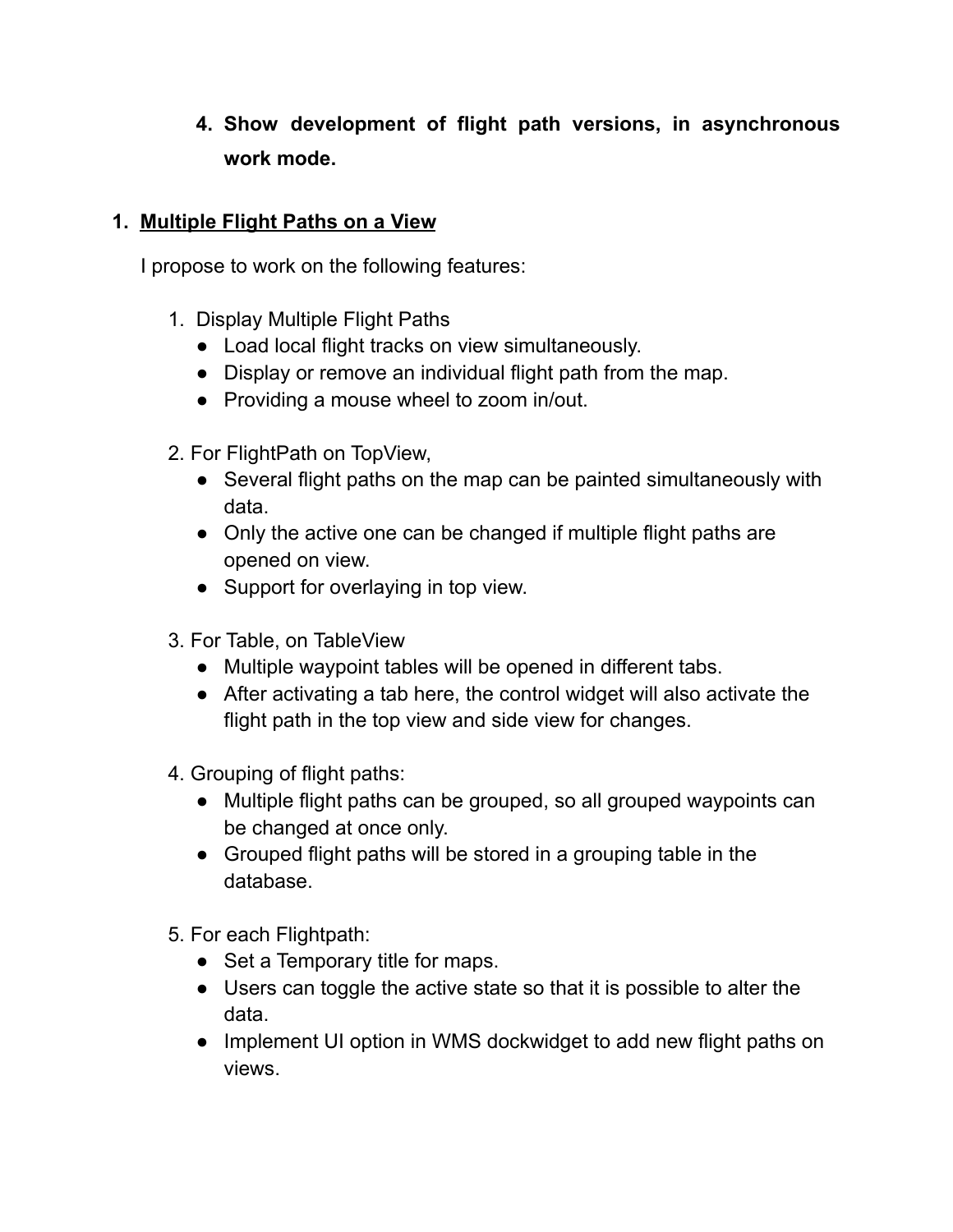#### **2. Filter Existing Flight Paths**

- Projects move to an inactivated layer when they remain unused for 30 days.
- Admin of the project can activate it again.
- Only when the project is activated, it is visible to other users.

#### **3. Invitation System**

- Project creator can invite users to join the project.
- Invite links with different permission levels can be created.
- Inactivation of links can be possible.
- Invites can be sent through email.
- 4. Show development of flight path versions, in asynchronous work mode.

Currently, a version history is not available in asynchronous work mode. Its offline intermediate is missing.

### User Interface:

Here I have shown the user interface changes and the new windows I would be working on for the proposed ideas.

- a) Collection Window: To create collections of mscolab operations.
	- **"New Collection"** button will create a collection of operations selected from the 'Uncollected' section.
	- **"Delete Collection"** button will delete the collection and operations will be moved to the "Uncollected" section.
	- **My Collection**: It contains all collections and uncollected flight paths of a user.
	- **Shared Collection**: It has collections that are shared with other users.

While sharing the collections with other users, we will use the same set of users and their permissions as in the manage users function, so that collections are only visible to users with the correct permission level.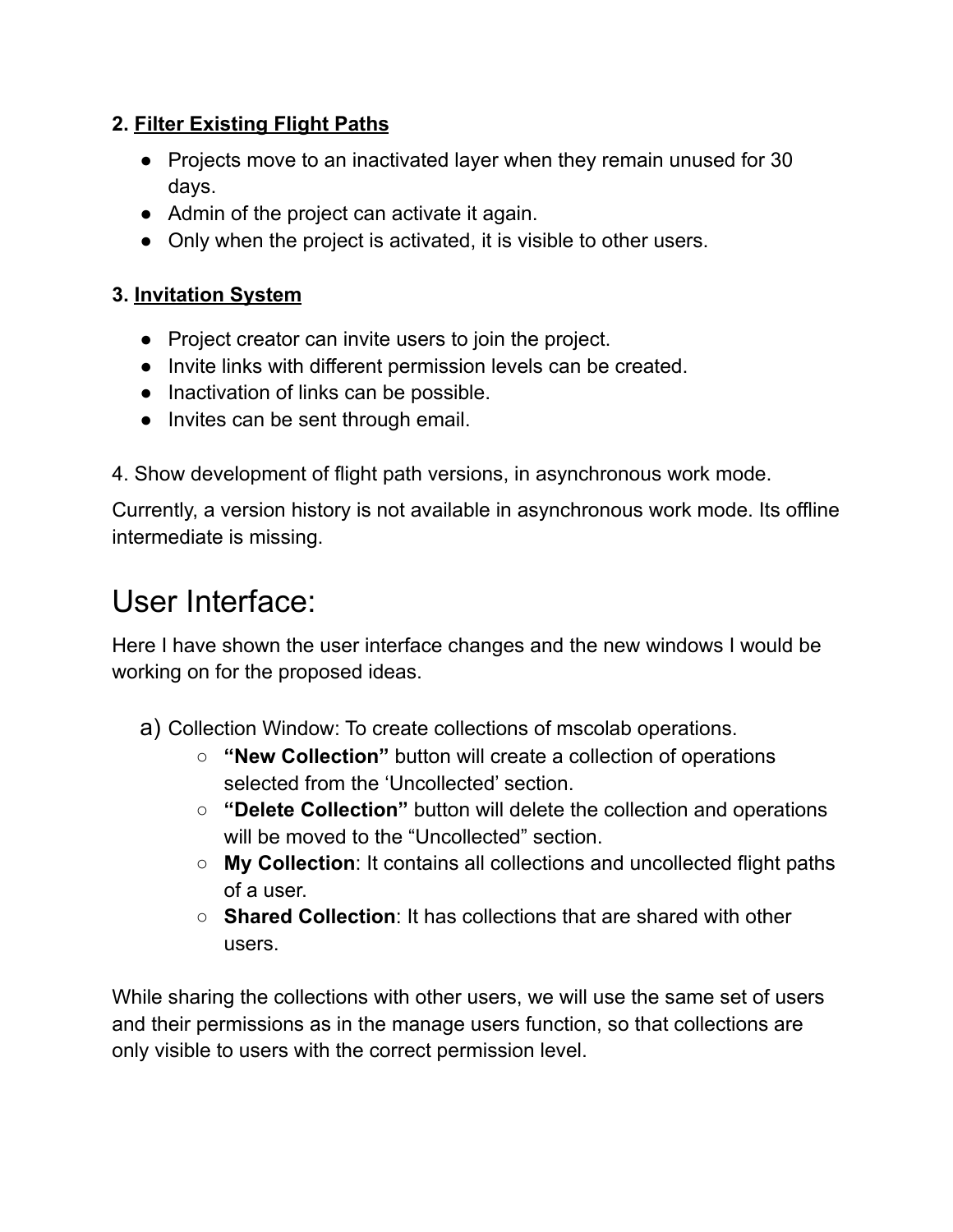

Proposed Collections Window(Subject to change)

#### File->New->Collections



b) **TopView Window**: To show the top view of multiple flight paths on a view.

Using a scroll area and inserting multiple flight paths in that area one below the other, then one can easily compare two flight paths. and Activation of flight paths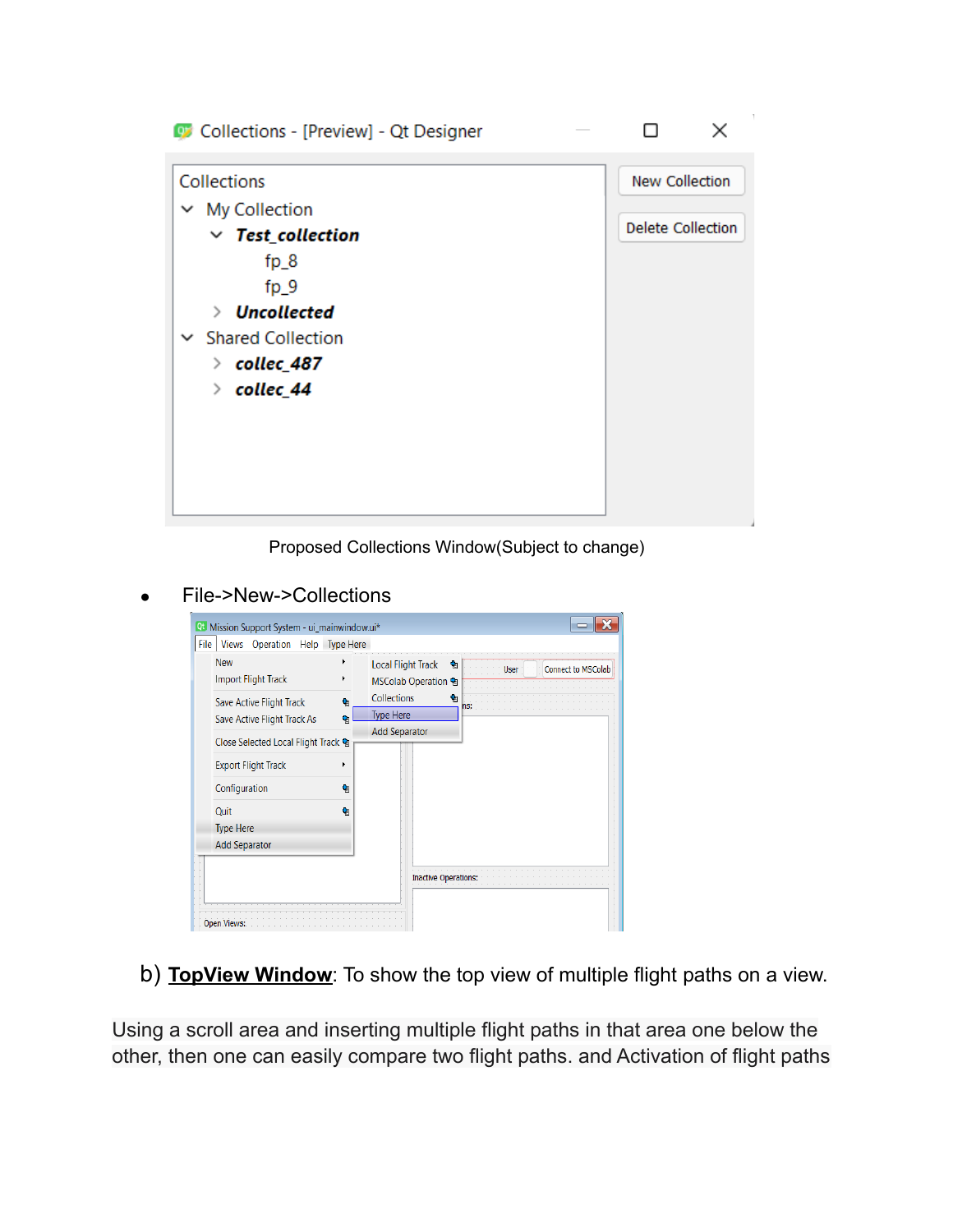can be possible from a "**control\_dockwidget"**. Changes can only be done on active flight paths.

|                                                                     |                           | QU Top View - ui_topview_window.ui |                                                     |  |  |  |  | $ \mathbf{x}$ |  |
|---------------------------------------------------------------------|---------------------------|------------------------------------|-----------------------------------------------------|--|--|--|--|---------------|--|
|                                                                     |                           |                                    |                                                     |  |  |  |  |               |  |
| the contract of the contract of the                                 |                           |                                    |                                                     |  |  |  |  |               |  |
| and the company's                                                   |                           |                                    |                                                     |  |  |  |  |               |  |
| $\alpha$ . $\alpha$                                                 |                           |                                    |                                                     |  |  |  |  |               |  |
| $\alpha$ , $\alpha$ , $\alpha$<br>$\sim$                            |                           |                                    |                                                     |  |  |  |  |               |  |
|                                                                     |                           |                                    |                                                     |  |  |  |  |               |  |
|                                                                     |                           |                                    |                                                     |  |  |  |  |               |  |
|                                                                     |                           |                                    |                                                     |  |  |  |  |               |  |
|                                                                     |                           |                                    |                                                     |  |  |  |  |               |  |
|                                                                     |                           |                                    |                                                     |  |  |  |  |               |  |
|                                                                     |                           |                                    |                                                     |  |  |  |  |               |  |
|                                                                     |                           |                                    |                                                     |  |  |  |  |               |  |
|                                                                     |                           |                                    |                                                     |  |  |  |  |               |  |
|                                                                     |                           |                                    |                                                     |  |  |  |  |               |  |
| $\sim$                                                              |                           |                                    |                                                     |  |  |  |  |               |  |
|                                                                     |                           |                                    |                                                     |  |  |  |  |               |  |
|                                                                     |                           |                                    |                                                     |  |  |  |  |               |  |
|                                                                     |                           |                                    |                                                     |  |  |  |  |               |  |
|                                                                     |                           |                                    |                                                     |  |  |  |  |               |  |
|                                                                     |                           |                                    |                                                     |  |  |  |  |               |  |
|                                                                     |                           |                                    |                                                     |  |  |  |  |               |  |
|                                                                     |                           |                                    |                                                     |  |  |  |  |               |  |
|                                                                     |                           |                                    |                                                     |  |  |  |  |               |  |
|                                                                     |                           |                                    |                                                     |  |  |  |  |               |  |
|                                                                     |                           |                                    |                                                     |  |  |  |  |               |  |
| $\sim$                                                              |                           |                                    |                                                     |  |  |  |  |               |  |
|                                                                     |                           |                                    |                                                     |  |  |  |  |               |  |
|                                                                     |                           |                                    |                                                     |  |  |  |  |               |  |
|                                                                     |                           |                                    |                                                     |  |  |  |  |               |  |
|                                                                     |                           |                                    |                                                     |  |  |  |  |               |  |
|                                                                     |                           |                                    |                                                     |  |  |  |  |               |  |
|                                                                     |                           |                                    |                                                     |  |  |  |  |               |  |
|                                                                     |                           |                                    |                                                     |  |  |  |  |               |  |
|                                                                     |                           |                                    |                                                     |  |  |  |  |               |  |
|                                                                     |                           |                                    |                                                     |  |  |  |  |               |  |
| $\sim$                                                              |                           |                                    |                                                     |  |  |  |  |               |  |
|                                                                     |                           |                                    |                                                     |  |  |  |  |               |  |
|                                                                     |                           |                                    |                                                     |  |  |  |  |               |  |
|                                                                     |                           |                                    |                                                     |  |  |  |  |               |  |
|                                                                     |                           |                                    |                                                     |  |  |  |  |               |  |
|                                                                     |                           |                                    |                                                     |  |  |  |  |               |  |
|                                                                     |                           |                                    |                                                     |  |  |  |  |               |  |
|                                                                     |                           |                                    |                                                     |  |  |  |  |               |  |
|                                                                     |                           |                                    |                                                     |  |  |  |  |               |  |
|                                                                     |                           |                                    |                                                     |  |  |  |  |               |  |
|                                                                     |                           |                                    |                                                     |  |  |  |  |               |  |
| $\sim$ $ \sim$                                                      |                           |                                    |                                                     |  |  |  |  |               |  |
|                                                                     |                           |                                    |                                                     |  |  |  |  |               |  |
|                                                                     |                           |                                    |                                                     |  |  |  |  |               |  |
|                                                                     |                           |                                    |                                                     |  |  |  |  |               |  |
|                                                                     |                           |                                    |                                                     |  |  |  |  |               |  |
|                                                                     |                           |                                    |                                                     |  |  |  |  |               |  |
|                                                                     |                           |                                    |                                                     |  |  |  |  |               |  |
|                                                                     |                           |                                    |                                                     |  |  |  |  |               |  |
|                                                                     |                           |                                    |                                                     |  |  |  |  |               |  |
|                                                                     |                           |                                    |                                                     |  |  |  |  |               |  |
|                                                                     |                           |                                    |                                                     |  |  |  |  |               |  |
|                                                                     |                           |                                    |                                                     |  |  |  |  |               |  |
|                                                                     |                           |                                    |                                                     |  |  |  |  |               |  |
|                                                                     |                           |                                    |                                                     |  |  |  |  |               |  |
|                                                                     |                           |                                    |                                                     |  |  |  |  |               |  |
|                                                                     |                           |                                    |                                                     |  |  |  |  |               |  |
|                                                                     |                           |                                    |                                                     |  |  |  |  |               |  |
|                                                                     |                           |                                    |                                                     |  |  |  |  |               |  |
| $\mathcal{A}^{\mathcal{A}}$ , and $\mathcal{A}^{\mathcal{A}}$ , and |                           |                                    |                                                     |  |  |  |  |               |  |
|                                                                     |                           |                                    |                                                     |  |  |  |  |               |  |
|                                                                     |                           |                                    |                                                     |  |  |  |  |               |  |
| <b>REDRAW</b>                                                       | <b><i><u>pand</u></i></b> | options                            | min   make roundtrip    min   (select to open tool) |  |  |  |  |               |  |
|                                                                     |                           |                                    |                                                     |  |  |  |  |               |  |

Proposed Top View Window (Subject to Change)

c) **TableView Window:** Multiple waypoint tables will be opened when a user opens multiple flight paths in topview window.



Proposed Table View Window (Subject to Change)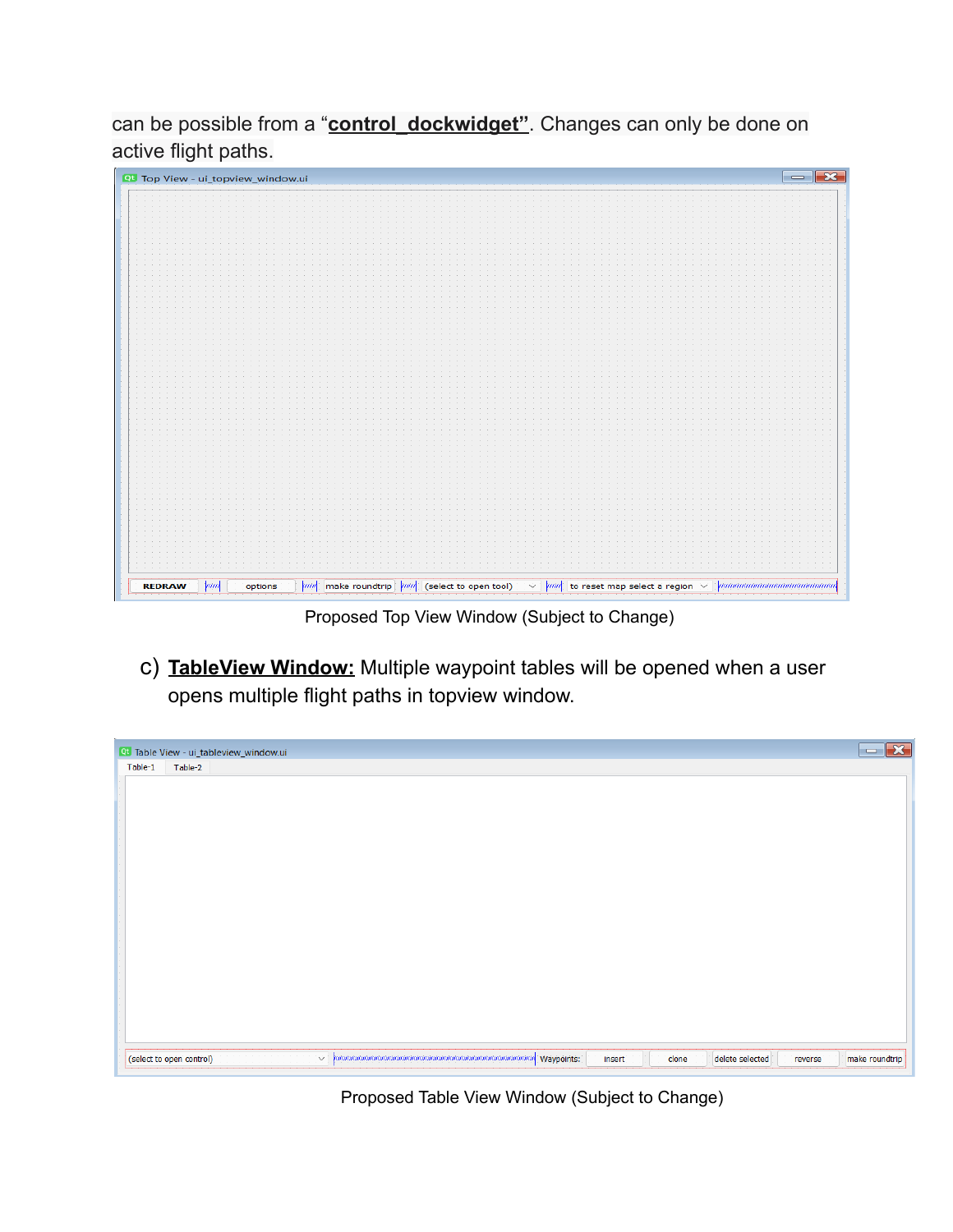- d) **Control dockwidget:** web map service control widget
	- 1. Operations and flight tracks can be activated for change from MSS main window.
	- 2. In this dockwidget all opened flight paths are listed under their parent operation.
	- 3. Flight Paths can be activated for changes.
	- 4. Color and line width of the drawing of flight paths can be changed.

| Control DockWidget - [Preview] - Qt Desig                                                                                                                                                                            |      | ×                           |
|----------------------------------------------------------------------------------------------------------------------------------------------------------------------------------------------------------------------|------|-----------------------------|
| <b>My Collections</b><br>Operations<br>$\check{ }$<br>$op_1$<br>$\checkmark$<br>flightpath_1<br>flightpath_2<br>$op_2$<br>$op_3$<br>$op_4$<br><b>Flight Tracks</b><br>$\checkmark$<br>flighttrack_1<br>flighttrack_2 | 0.00 | Activate<br>Color<br>ᆂ<br>▼ |

Proposed Control DockWidget (Subject to Change)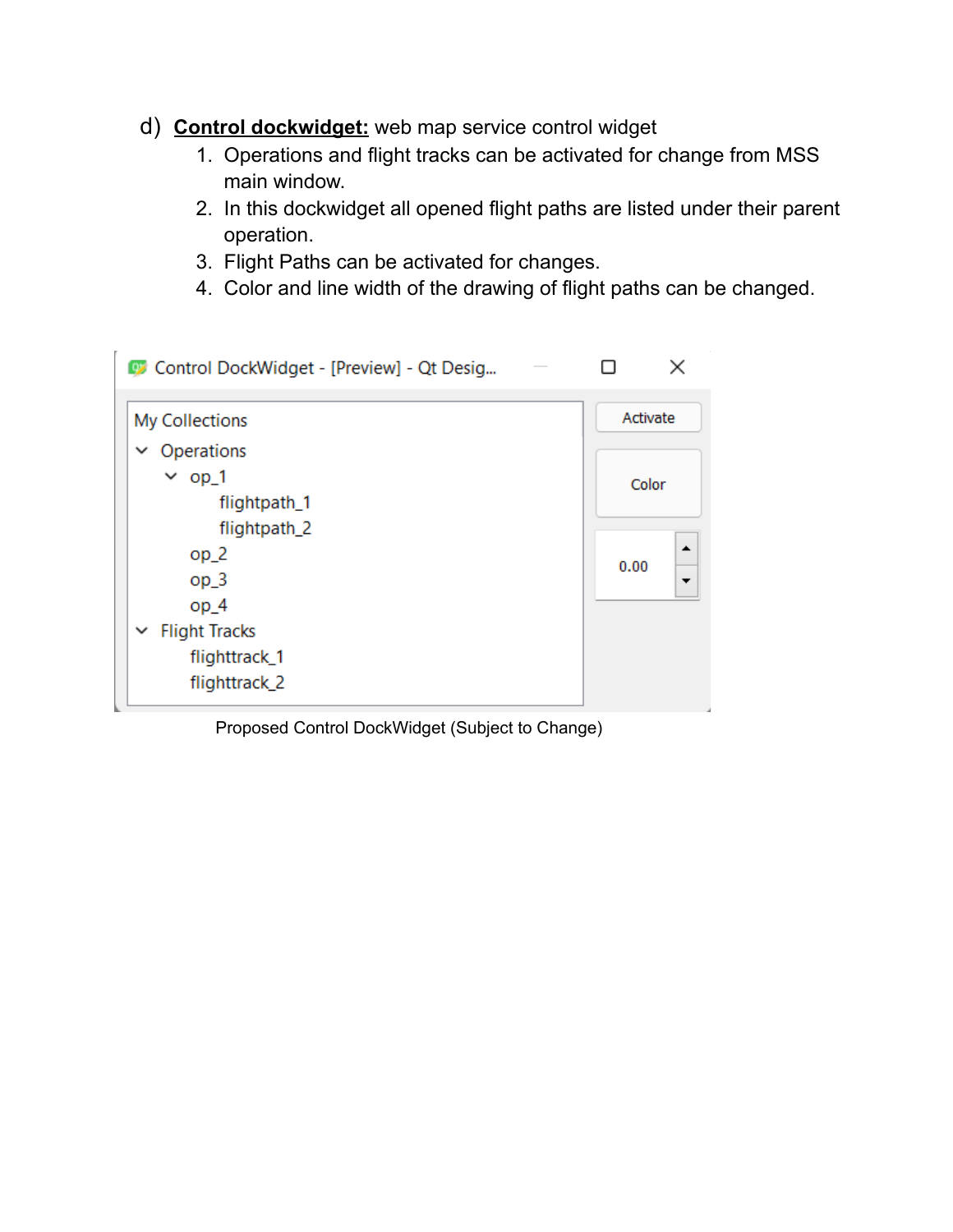#### e) **MSS Main Window:** To add the feature of project filtration



Proposed MSS Main Window(Subject to change)

- f) **Invite User Window**: To invite users to a project.
- Invite links can only be created by the creator of projects using the below UI.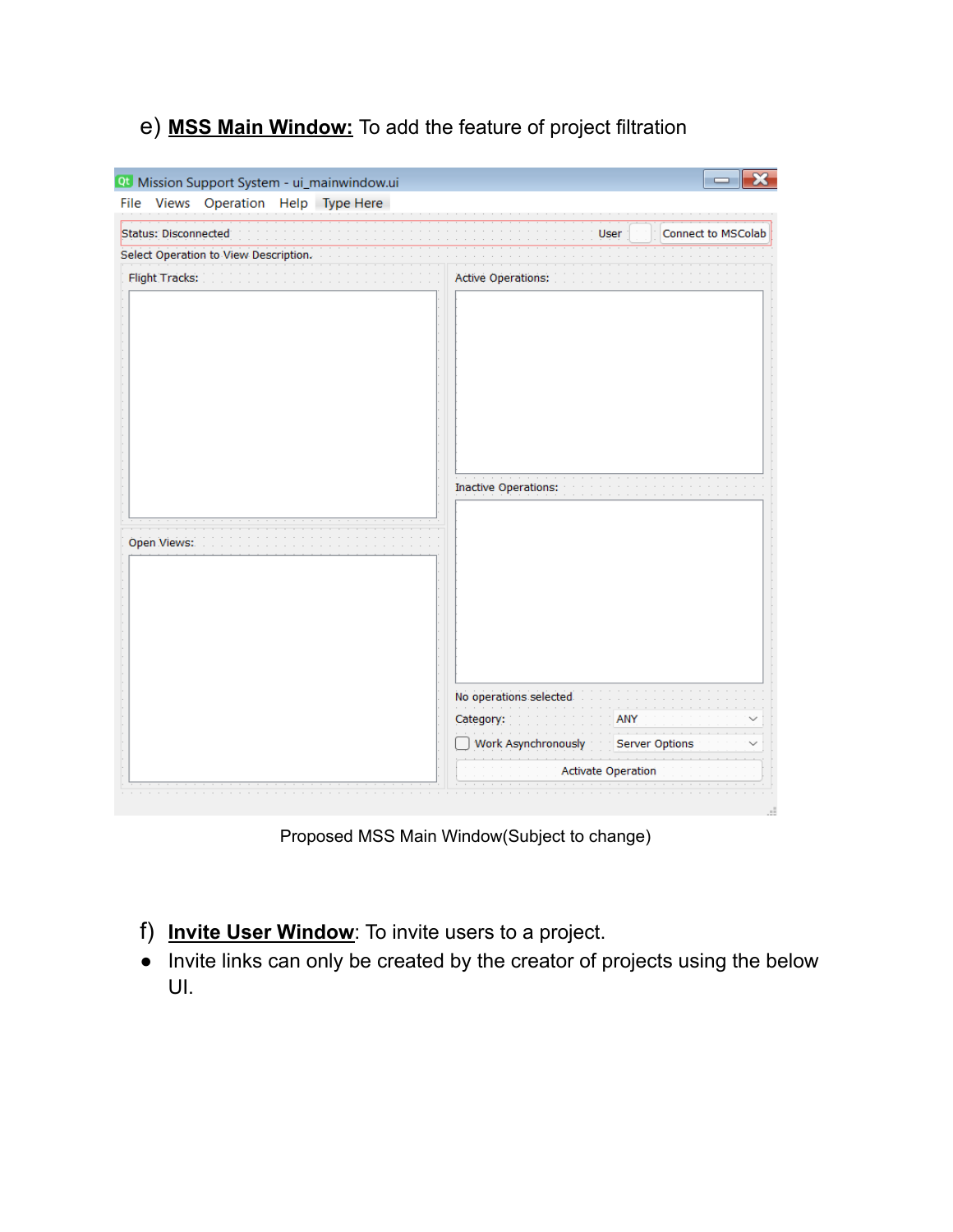

Proposed User Invite Window(Subject to change)

# Database Schema:

For managing the invite system, a new table - **"invitation"**, would be added to the database. In the operations table new attributes - **"active"** and **"active\_counter"** would be added to hold the records of active operations and time counter respectively.

For grouping of flight paths, new tables are added - **"grouping"** and **"grouped flightpath".** In the grouping table, group id and view name(top view/side view) are recorded.

In the grouped flightpath table, names of flight paths in a particular group are saved.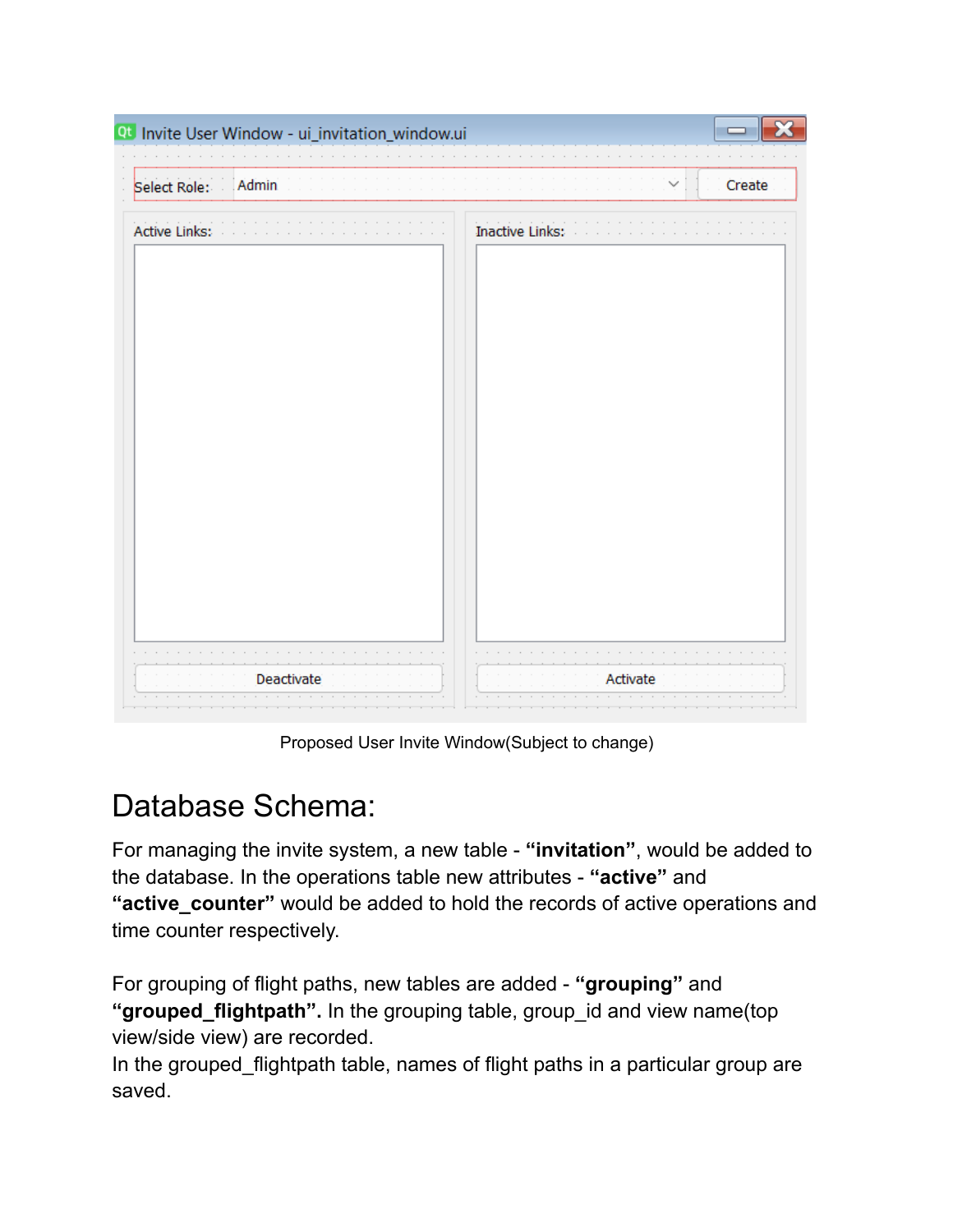

#### **● Users**

- o Id: id of the user. Primary key
- username: Unique username of each user.
- email id: email of each user.
- Password: Hashed password of each user.

#### **● Operations**

- Id: id of project. Primary key.
- path: name of the project.
- description: Show description of operation.
- category: Show category of operation.
- active: state whether the project is active or not
- active\_counter: records the number of days from its last use.
- **● Invitation**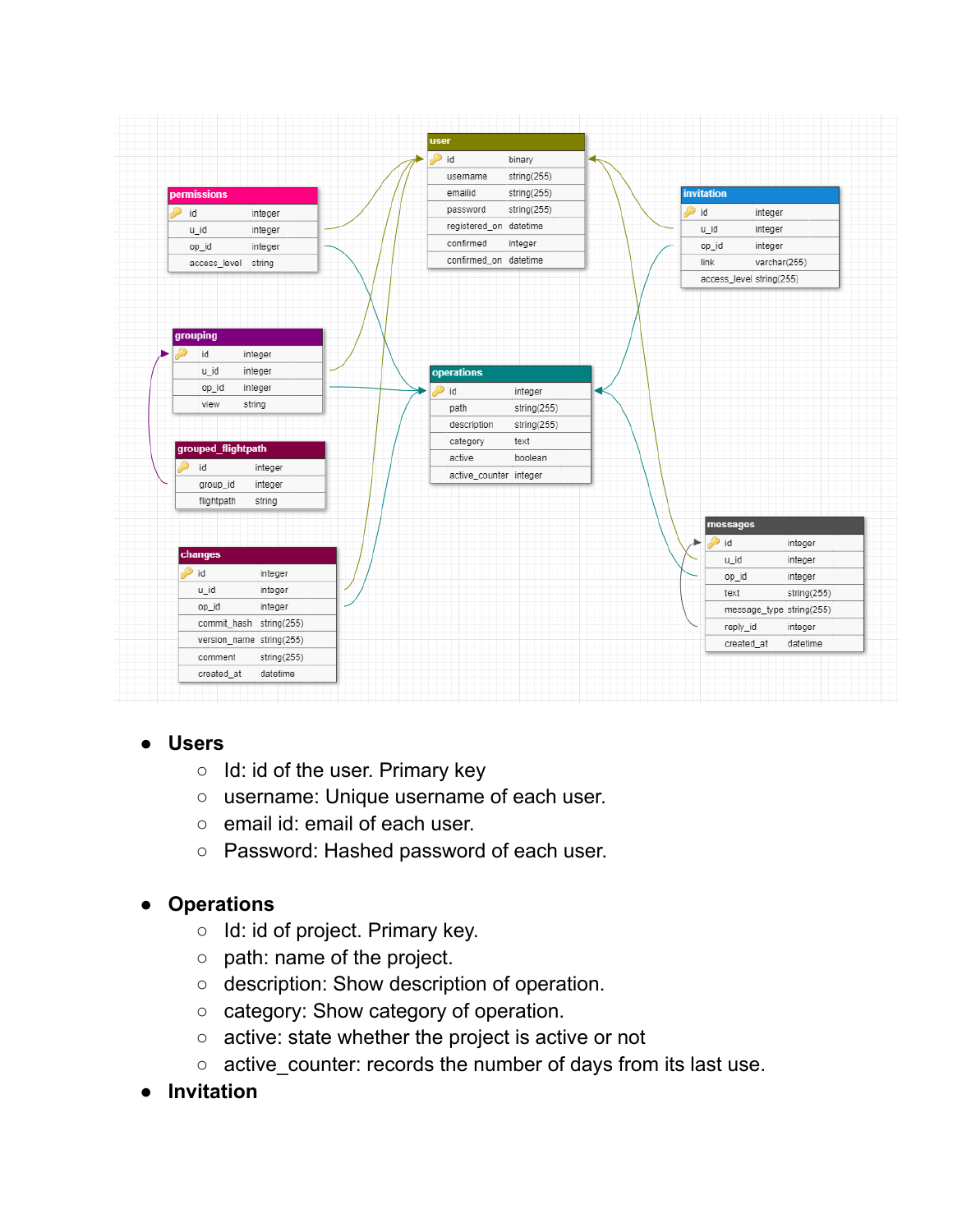- $\circ$  Id: id of invitation. Primary Key
- $\circ$  u id: id of a user. Foreign key
- $\circ$  op id: id of an operation. Foreign key
- $\circ$  link: invite link.
- access\_level: access\_level of invite link.

#### **● Permissions**

- $\circ$  Id: id of permission. Primary key
- **u\_id: id of a user. Foreign Key**
- op\_id: id of an operation. Foreign key
- access\_level: access level of the user (creator, admin, collaborator, viewer)

#### **● Changes**

- Id: id of invitation. Primary Key
- $\circ$  u id: id of a user. Foreign key
- $\circ$  op id: id of an operation. Foreign key
- commit hash: The git commit hash for the change.
- version\_name: version name of the commit.
- comment: The commit comment message.
- created\_at: Timestamp of when the change was made.

#### **● Messages**

- $\circ$  Id: id of permission. Primary key
- $\circ$  u id: id of a user. Foreign Key
- $\circ$  op id: id of an operation. Foreign key
- $\circ$  text: The text content of the message.
- message\_type: Type of message(user message, service message)
- reply\_id: id of message this message is replying to. *Null* if not replying to any message.
- $\circ$  created at: Timestamp of when the message was made.

#### **● Grouping**

- **○** Id: id of grouping. Primary key
- $\circ$  u id: id of a user. Foreign key
- op\_id: id of an operation. Foreign key
- $\circ$  view: Type of view (top view).

#### **● Grouped Flightpath**

 $\circ$  Id: id of grouped flightpath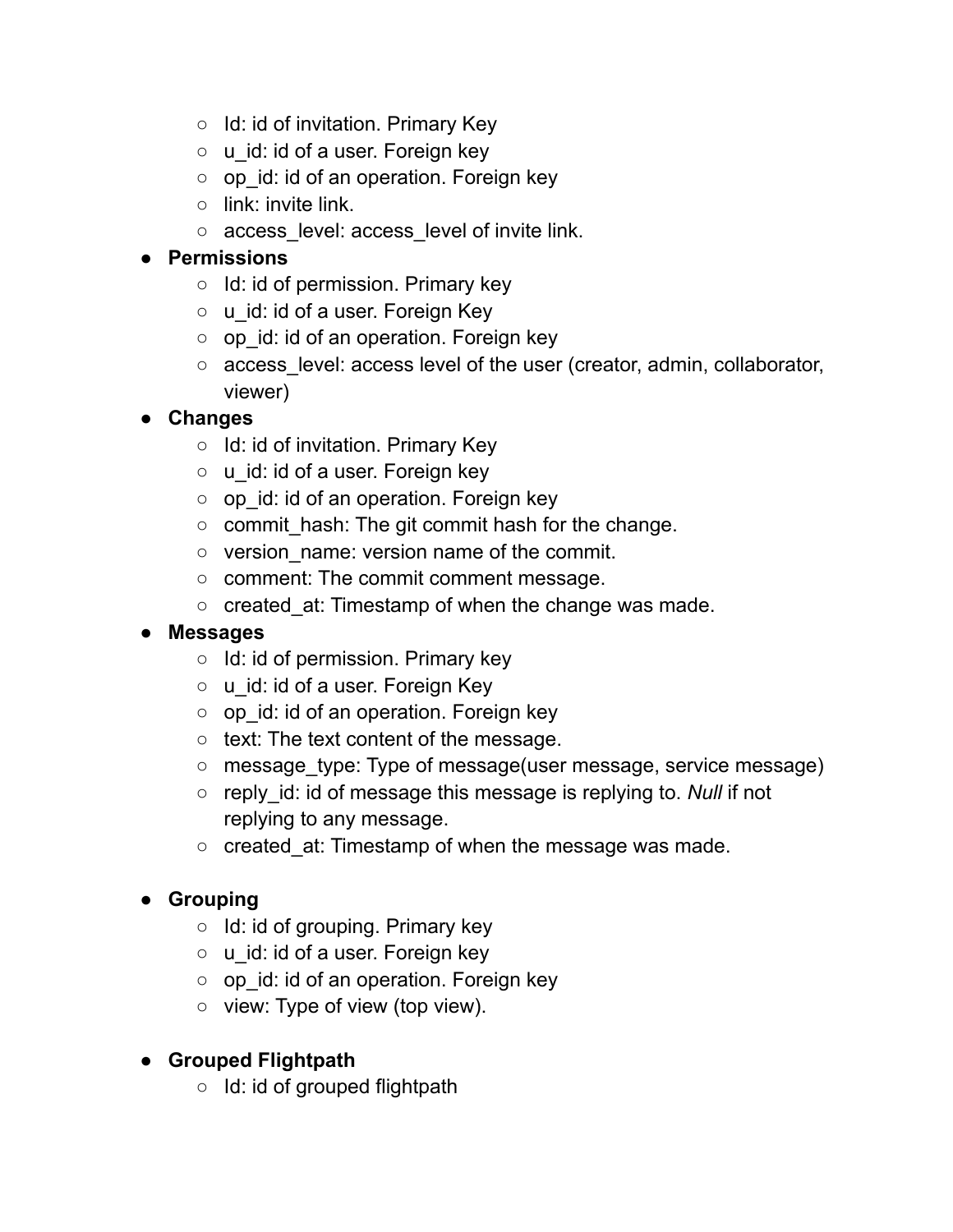- $\circ$  group id: group id of the flight path. Foreign key
- $\circ$  flight path: name of the flight path.

# API:

The following are the new *APIs* that would need to be developed on which I would be working for my ideas proposed in GSOC.

- **● Invite User:** New endpoint /get\_invite\_link, /activate\_invite\_link and /dectivate\_invite\_link needs to be developed.
	- **○** The /get\_invite\_link will generate invite links for different access levels.
	- $\circ$  The /activate invite link endpoint activates the deactivated invite link.
	- $\circ$  The /deactivate invite link endpoint deactivates the activated invite link.
- **● Update Profile:** New endpoint /update\_profile will be developed. It will add the first name, and nickname to the user profile.

# Stretch Goals:

I would like to work on some other issues:

- 1. Refactor servers.
- 2. Save images from top view/side view to mscolab chat.
- 3. Improve automated tutorials for the MSUI user interface, remove duplicate code and also create more tutorials.
- 4. **Chat Service Additions:** For improving the communications between the users. I would be working on adding the following features to the chat service provided in mscolab:
	- 1. **System Message**: Users will be informed about changes in flight paths in operation.
	- 2. **Timestamps**: Users can see the timestamp of a message.
	- 3. **User Mention:** Clicking on the user would create a user mention(@mention). This is similar to the WhatsApp mention feature.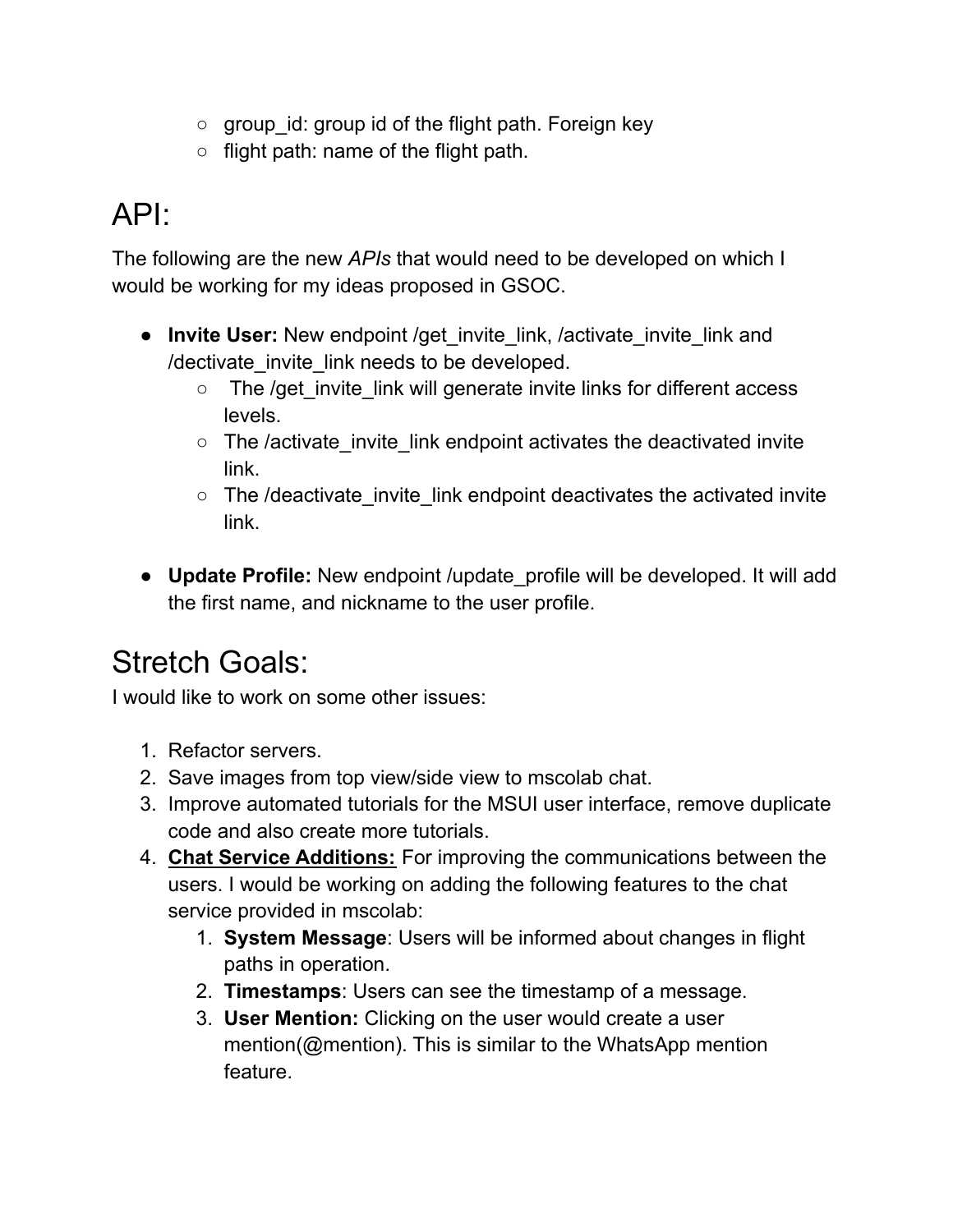# **Timeline**

| <b>Time Span</b>              | <b>Work</b>                                                                                                                                                                                                                                                                          |
|-------------------------------|--------------------------------------------------------------------------------------------------------------------------------------------------------------------------------------------------------------------------------------------------------------------------------------|
| 20th May - 12th June          | <b>Community Bonding Period</b>                                                                                                                                                                                                                                                      |
| 20th May - 22th May (2 days)  | $\rightarrow$ Decide schedule and<br>mode<br>0f<br>communication for weekly meetings.<br>$\rightarrow$ Setup a GSoC blog.                                                                                                                                                            |
| 23rd May - 4th June (2 Weeks) | $\rightarrow$ Discuss with mentors any changes or<br>improvements to be made in the<br>proposed architecture and draft the<br>final design document.<br>$\rightarrow$ Solve some existing issues in MSS.<br>$\rightarrow$ Improve the test coverage<br>of<br>mscolab.                |
| 5th June - 12th June(1 week)  | Deep dive into the codebase:<br>$\rightarrow$ Get familiarized with the existing<br>codebase.<br>$\rightarrow$ Make a rough note of all the<br>functions<br>and code that<br>would<br>modifications<br>after<br>require<br>implementing the proposed ideas to<br>catch errors early. |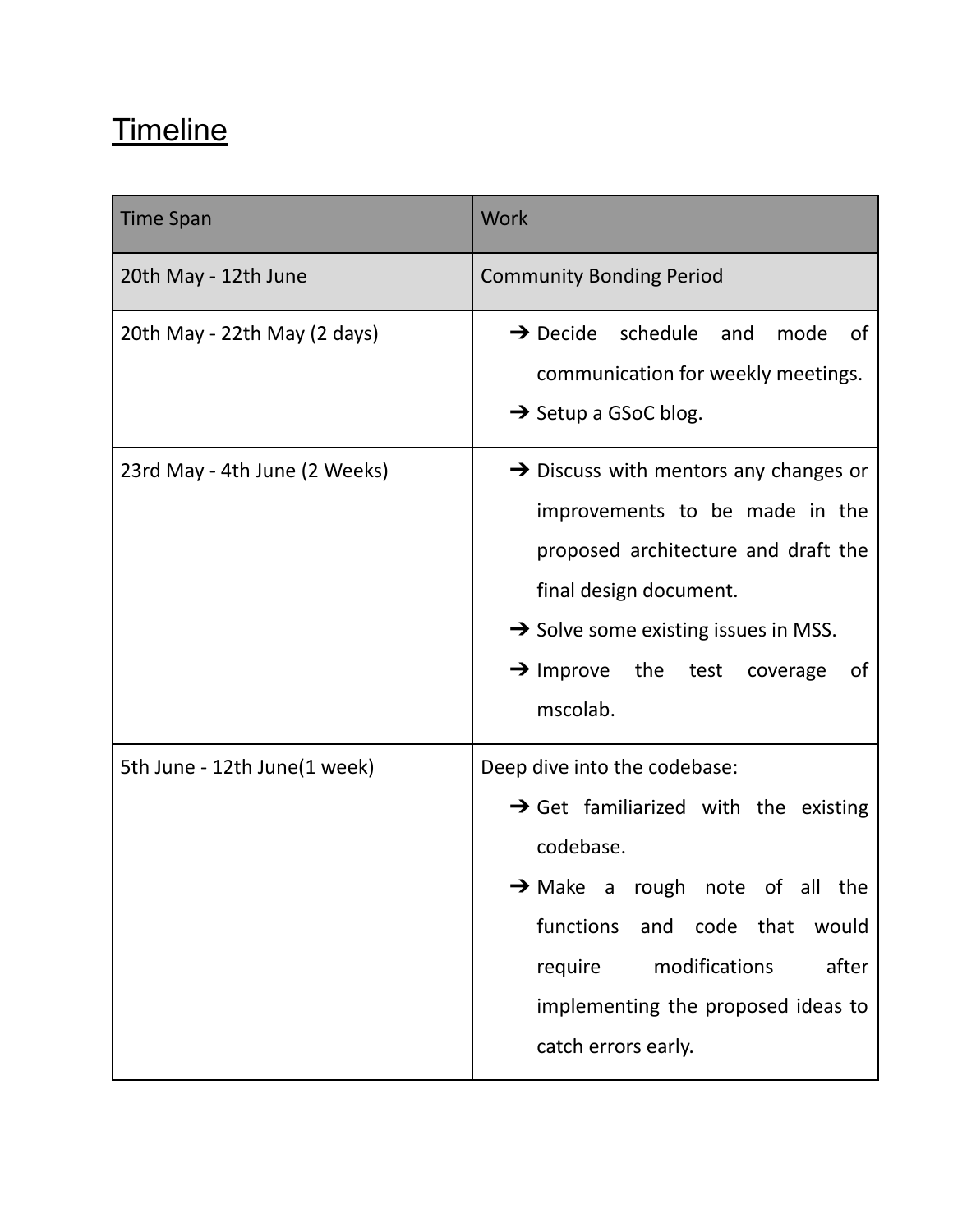| 13th June                       | <b>Official Coding starts</b>                                                                                                                                                                                                                                 |
|---------------------------------|---------------------------------------------------------------------------------------------------------------------------------------------------------------------------------------------------------------------------------------------------------------|
| 13th June - 26th June (2 Weeks) | $\rightarrow$ Display multiple flight paths.<br>$\rightarrow$ Development of top view for multiple<br>flight path support.                                                                                                                                    |
| 27th June - 10th July (2 Weeks) | $\rightarrow$ Development of table view for<br>multiple waypoint support.<br>$\rightarrow$ Add new unit tests and improve<br>existing ones.                                                                                                                   |
| 11th July - 24th July (2 Weeks) | $\rightarrow$ Improve the Mscolab chat window.<br>(Stretch Goal - 1)<br>$\rightarrow$ Work on any backlogs, fix new bugs<br>and improve unit tests.<br>functionality of<br>$\rightarrow$ Test<br>newly<br>implemented code.                                   |
| 25th July - 29th July           | Phase - I Evaluation                                                                                                                                                                                                                                          |
| 25th July - 7th August(2 Weeks) | $\rightarrow$ Show development of flightpath, in<br>asynchronous work mode.<br>$\rightarrow$ Improve the Mscolab chat window.<br>(Stretch Goal - 2)<br>$\rightarrow$ Review work done and complete<br>incomplete tasks.<br>$\rightarrow$ Solve bugs if found. |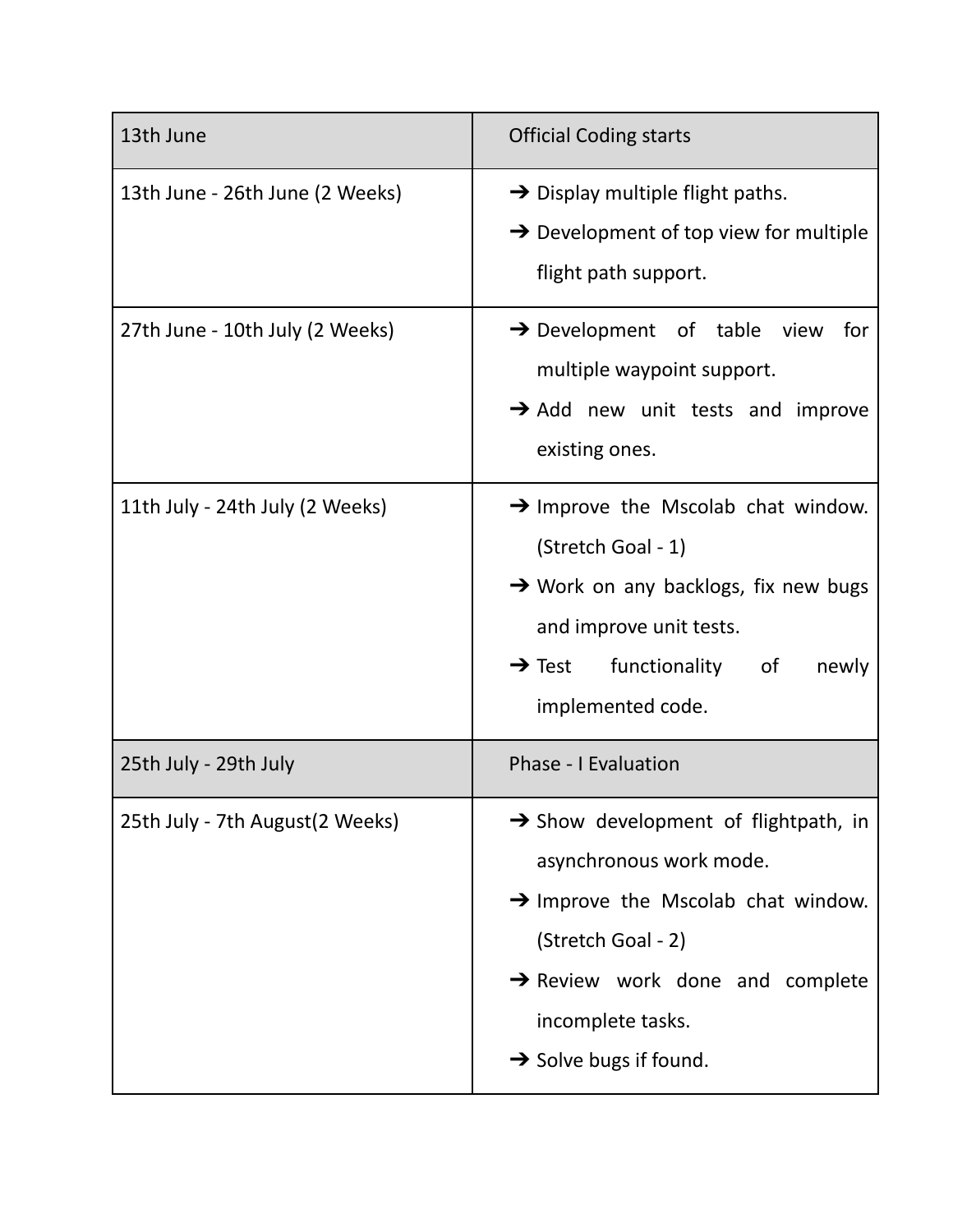| 8th August-21st August (2 Weeks)         | $\rightarrow$ Development of filters for existing<br>flight paths.<br>$\rightarrow$ (Stretch Goal - 3)<br>$\rightarrow$ Develop an invitation system<br>for<br>Mscolab.<br>$\rightarrow$ Find and solve more bugs, if found. |
|------------------------------------------|------------------------------------------------------------------------------------------------------------------------------------------------------------------------------------------------------------------------------|
| 22nd August - 4th September (2<br>Weeks) | $\rightarrow$ Improve the Mscolab chat window<br>$\rightarrow$ (Stretch Goal - 4)<br>$\rightarrow$ Update the documentation<br>and<br>ensure no part is left undone.                                                         |
| 5th September - 12th September           | Final work submission                                                                                                                                                                                                        |
| 5th September - 12th September           | $\rightarrow$ Ask mentors for<br>detailed<br>more<br>review and work on fixes covering<br>code/documentation.<br>$\rightarrow$ Prepare the final summary of the<br>project for submission.                                   |
| 12th September - 19th September          | Mentors submit final evaluation                                                                                                                                                                                              |
| 20th September                           | <b>Result Announced</b>                                                                                                                                                                                                      |

### **Future Work**

If there is still some work left in the project, I will first complete it and also continue my contributions to the Mission Support System and help new